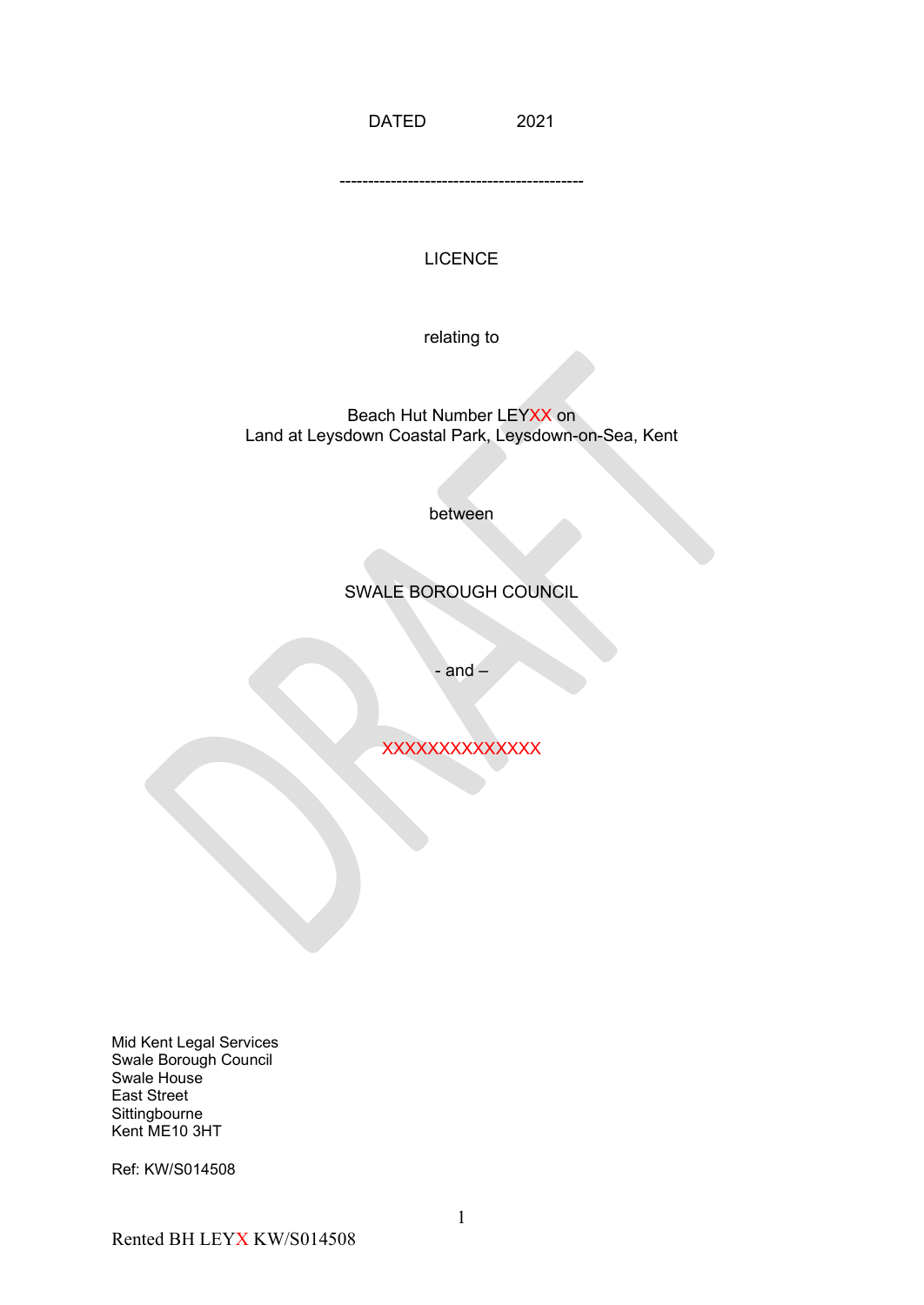### THIS LICENCE is dated

### PARTIES:

- 1. **SWALE BOROUGH COUNCIL** of Swale House East Street Sittingbourne Kent ME10 3HT (the Council)
- 2. **XXXXXXXXX** of XXXXXXXXXXXXXXXXXXXXX (the Licensee)

WHEREAS:

The Council is the freehold owner of the land known as Leysdown Coastal Park, Leysdown-on-Sea, Kent (the Land) which is registered at the Land Registry under title number K180884

The Council has agreed to allow the Licensee to use the Beach Hut (the Beach Hut) which is owned by the Council and is situated on part of the Land (the Site) in accordance with the terms and conditions hereinafter contained

#### NOW THIS DEED WITNESSES as follows:

- 1. In consideration of the annual licence fee of ONE THOUSAND AND EIGHTY ONE POUNDS AND FIFTY PENCE (£1081.50) if applicable VAT will be applied, payable annually in advance by the Licensee to the Council. The Council HEREBY GRANTS unto the Licensee FULL RIGHT and LIBERTY for the Licensee to use and occupy the Beach Hut number LEYX which is situated on the Land as shown edged red on the attached plan for an initial term of three years beginning on and including the date of this licence and thereafter from year to year until the date on which this licence is determined in accordance with clause 3 and subject to the terms and conditions hereinafter contained
- 2. The Licensee agrees with the Council as follows:
- 2.1 to pay:
	- (a) to the Council the annual licence fee without any deduction the first such payment to be made on the date hereof and then annually thereafter
	- (b) to the Council business rates when demanded by the Council and to pay any other rates taxes duties charges assessments and outgoings whatsoever which are now or which may at any time during the term of this Licence be assessed charged imposed or payable in respect of the Site and the Land
	- (c) to the Council VAT on the yearly sum and any other sum payable to the Council to the extent lawfully due on any sums demanded by the Council
- 2.2 Not to use the Site or Land otherwise as a private Beach Hut for recreational purposes ancillary to the use of the adjoining beach
- 2.3 Not to store, or allow to be stored anything in the Beach Hut or on the Land or on the Site other than items ancillary to the enjoyment of the beach.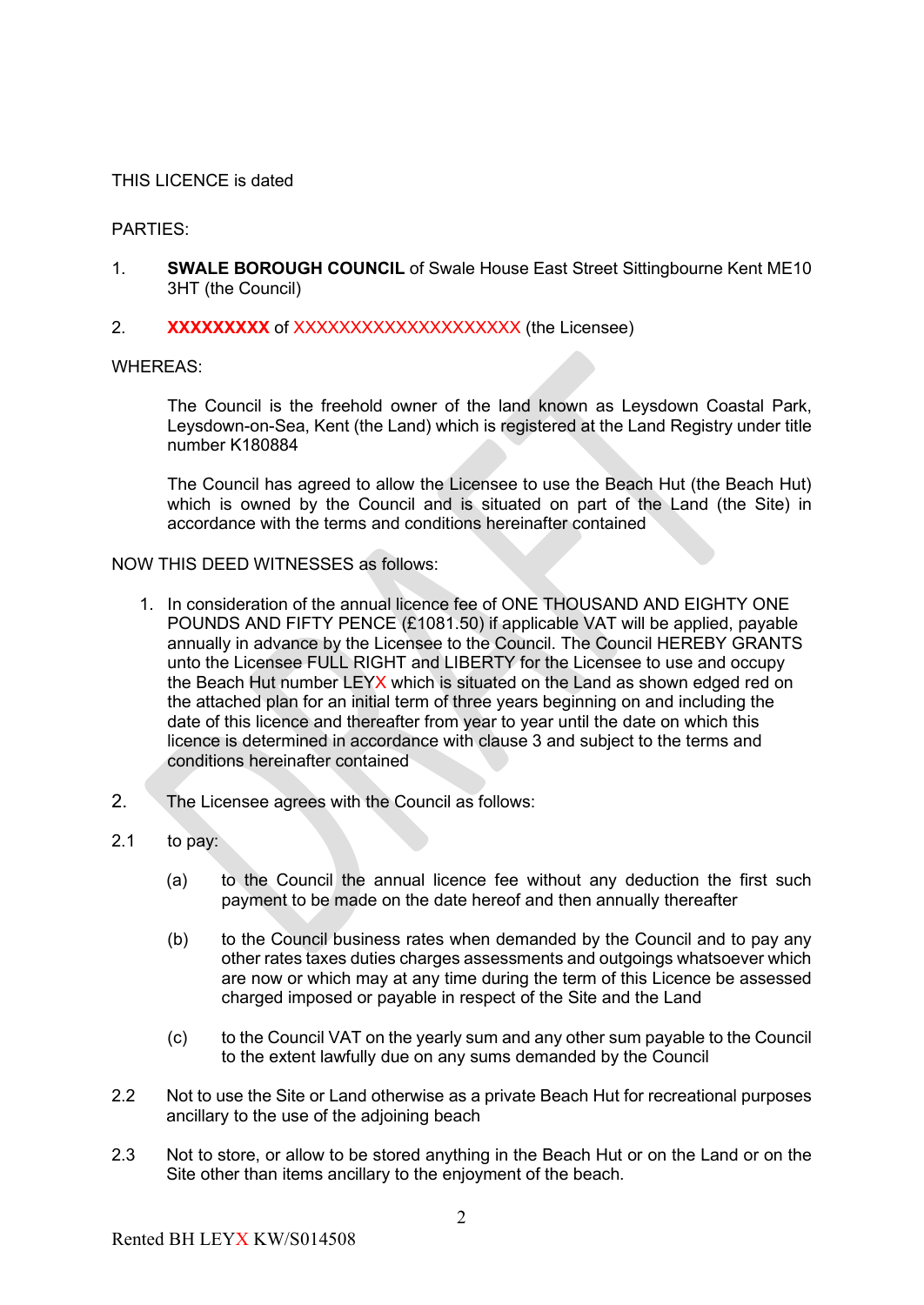- 2.4 Not to store on the Land or on the Site or in the Beach Hut any flammable mixtures including gases
- 2.5 Not to keep animals on the Site or in the Beach Hut. Dogs are permitted during the day but must be accompanied by the Licensee at all times and the Licensee must comply with the Councils Dog Control Orders.
- 2.6 No dogs or other animals to be kept in the Beach Hut overnight
- 2.7 Not to use or allow to be used the Beach Hut for sleeping overnight
- 2.8 To use the Beach Hut between the hours of 05:00 and 23:00 only
- 2.9 Not to in any way part with the possession of the key provided by the Council to the Licensee for use by the Licensee only to access the gates and facilities on the Land or the Site and may only be used by the Licensee within the time set out in clause 2.9 of this Licence.
- 2.10 Take full responsibility for the use and holding of the key and not duplicate the key or permit to be duplicated whether or not proved to be within the Licensees knowledge of duplication
- 2.11 To pay to the Council a deposit of Twenty Five Pounds (£25) towards the keys to the Beach Hut
- 2.12 To have the responsibility to provide to the Council a copy of a key to all locks and including all padlocks for the Beach Hut if they are replaced
- 2.13 Not to place or display any hoarding advertising board posters or pictures on the Beach Hut without the consent of the Council
- 2.14 Not to do or permit to be done any act or thing which is or may become a nuisance annoyance or disturbance to the Council or to others in the neighbouring premises or to other persons using the beach foreshore or promenade or to people passing the Site or the Land
- 2.15 Not to barbecue food in the Beach Hut or on the Land or on the Site
- 2.16 Not to carry on any trade business or profession in the Beach Hut or on the Land or on the Site
- 2.17 Not to deposit or permit to be deposited on the Land or on the Site or any other part of the beach or foreshore belonging to the Council any bottles paper or rubbish or other refuse of any kind and to ensure that any such rubbish or other refuse is removed at all times
- 2.18 To maintain repair and keep in a clean and tidy condition the Land and the Site and the Beach Hut to the full satisfaction of the Council
- 2.19 Apply an appropriate coloured paint or preservative (that has been approved by the Council in advance) to the external elevations of the Beach Hut at least once every two years with the first application being made within the first month of the grant of this **Licence**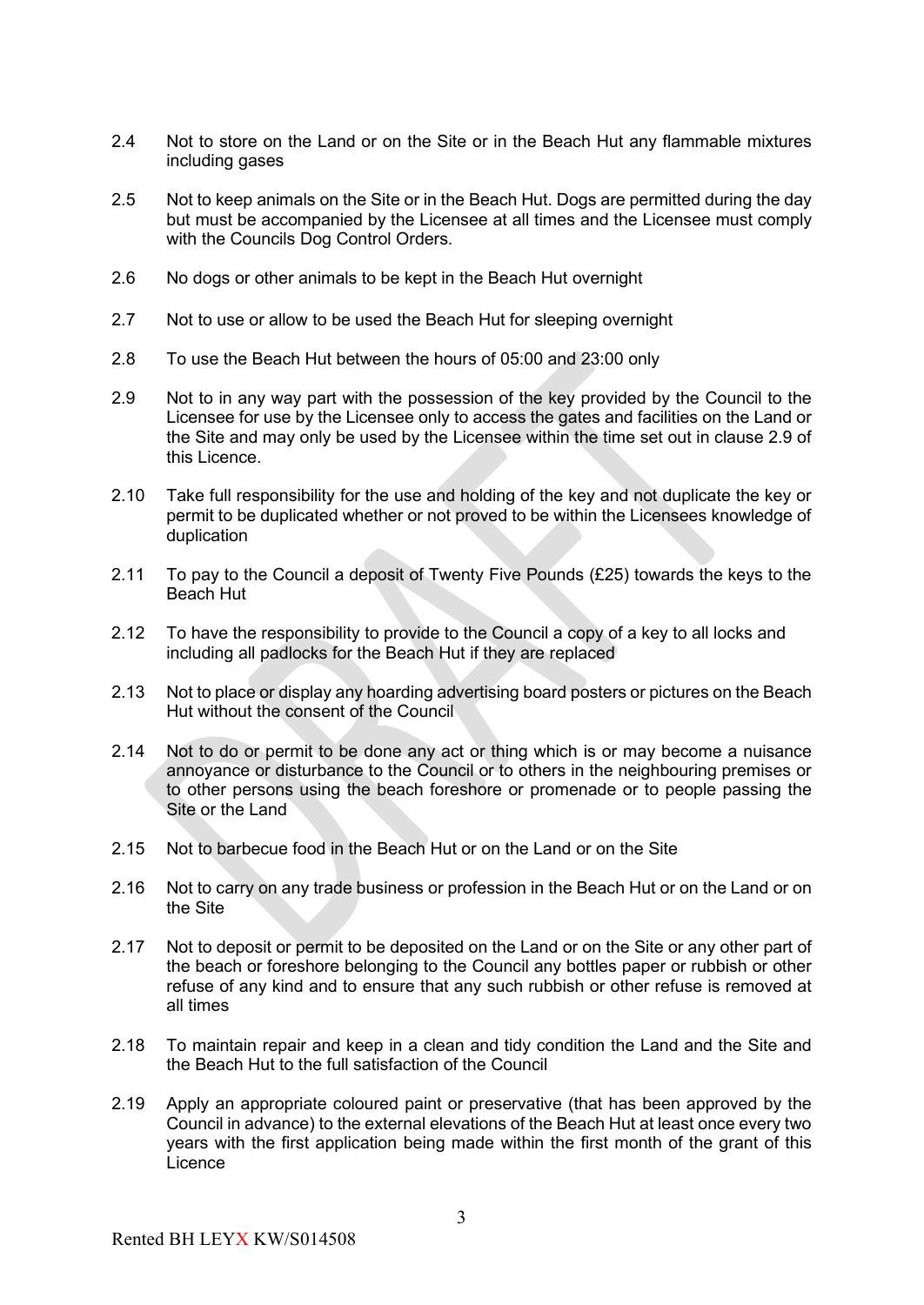- 2.20 To keep the Beach Hut locked and secured and with the Beach Hut number clearly displayed on the front of the Beach Hut
- 2.21 To repair acts of any vandalism in a timely manner (including the removal of any graffiti)
- 2.22 Not to erect any other building or structure on the Land or on the Site or make any alteration or addition to the Beach Hut without the written consent of the Council
- 2.23 To indemnify the Council and keep them indemnified from and against all losses damages actions costs claims demands proceedings and expenses arising from damage to property or death of or injury to any persons either directly or indirectly as a result of this licence
- 2.24 To permit the Council or its duly authorised Officers to enter upon the Land and the Site at all times in order to examine the condition of the Beach Hut to ensure the Licensee is complying with the provisions of this licence or for any other purpose they see fit
- 2.25 To allow the Environment Agency local coast protection authorities or their agents to enter the Beach Hut in order to inspect or carry out any sea defence works
- 2.26 To be responsible for insuring any contents of the Beach Hut against loss or damage by fire and other usual risks
- 2.27 To advise the Council within one calendar month of any change of address or contact details and pay to the Council an administration fee for recording the change if demanded
- 3. It is hereby further agreed as follows:
- 3.1 The Licensee shall not sub-let or part with possession or responsibility of the Beach Hut or the Land or the Site or any part thereof
- 3.2 The Licensee may bring this Licence to an end by giving the Council not less than one month's notice in writing at any time in which case the Licensee shall not be entitled to any rebate of the annual licence fee
- 3.3 If there shall be any breach of these conditions or if the annual licence fee has not been paid within 28 days after the payment was due the Council shall be entitled to terminate this licence either:
	- 3.3.1 at any time after 28 days notice has been given of non-payment of the annual licence fee and where the annual licence fee (or part) remains unpaid;
	- 3.3.2 at any time if the Council has served a notice on the Licensee to remedy any other breach and after 28 days of the notice the breach has not been complied with;
	- 3.3.3 If the Council gives notice of termination the licensee shall have one month to remove the contents of the Beach Hut and if they fail to do so the Council may remove the contents and dispose of them (provided it promptly gives notice to the Licensees of its intention to do so) and the Licensees will be liable for any associated costs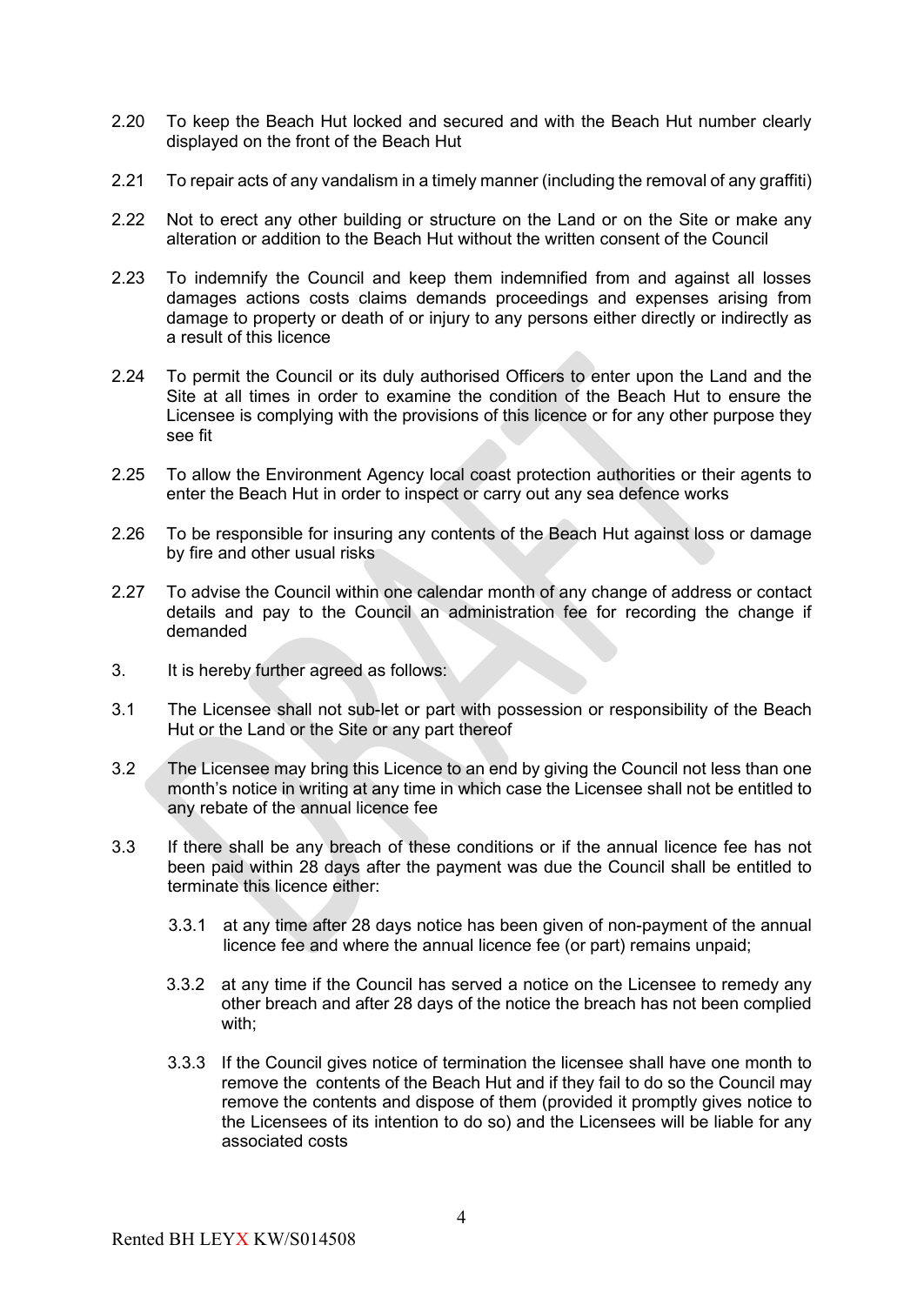- 3.4 The Council will keep the Beach Hut insured against damage or destruction by fire and other usual risks
- 3.5 In the event of the Beach Hut being damaged or otherwise rendered unusable from fire or other usual risks a refund of the Licence fee shall be granted on a pro rata basis
- 3.6 The Council shall not be responsible for any damage accidental or otherwise that may occur to the contents of the Beach Hut or for any injury to the owner or visitors to the Beach Hut
- 3.7 The Council have the discretion to reasonably increase the licence fee which shall have been previously notified in writing to the Licensee pursuant to the Council's annual Fees and Charges review process
- 3.8 Any notice to be served on the Council under the terms of this licence shall be in writing and shall be deemed to be sufficiently served on the Council if sent by first class post addressed to the Leisure and Technical Services Swale Borough Council Swale House East Street Sittingbourne Kent ME10 3HT or alternatively, to the Council's designated email account at [beachhuts@swale.gov.uk](mailto:beachhuts@swale.gov.uk)
- 3.9 This licence is personal to the Licensee only and the Licensee shall not assign the right hereby granted to any other person
- 3.10 This agreement constitutes a licence only and confers no tenancy or Lease upon the Licensee nor shall anything herein contained whether express or implied shall grant to or confer on or be construed as granting to or conferring on the Licensee any estate or interest in the said Land which shall remain in the possession of the Council subject only to the rights hereby granted

This licence has been entered into on the date stated at the beginning of it

SIGNED as a DEED for and on behalf of  $\hspace{1.5cm}$ **SWALE BOROUGH COUNCIL** )

SIGNED as a DEED by the said )

……………………………………………….